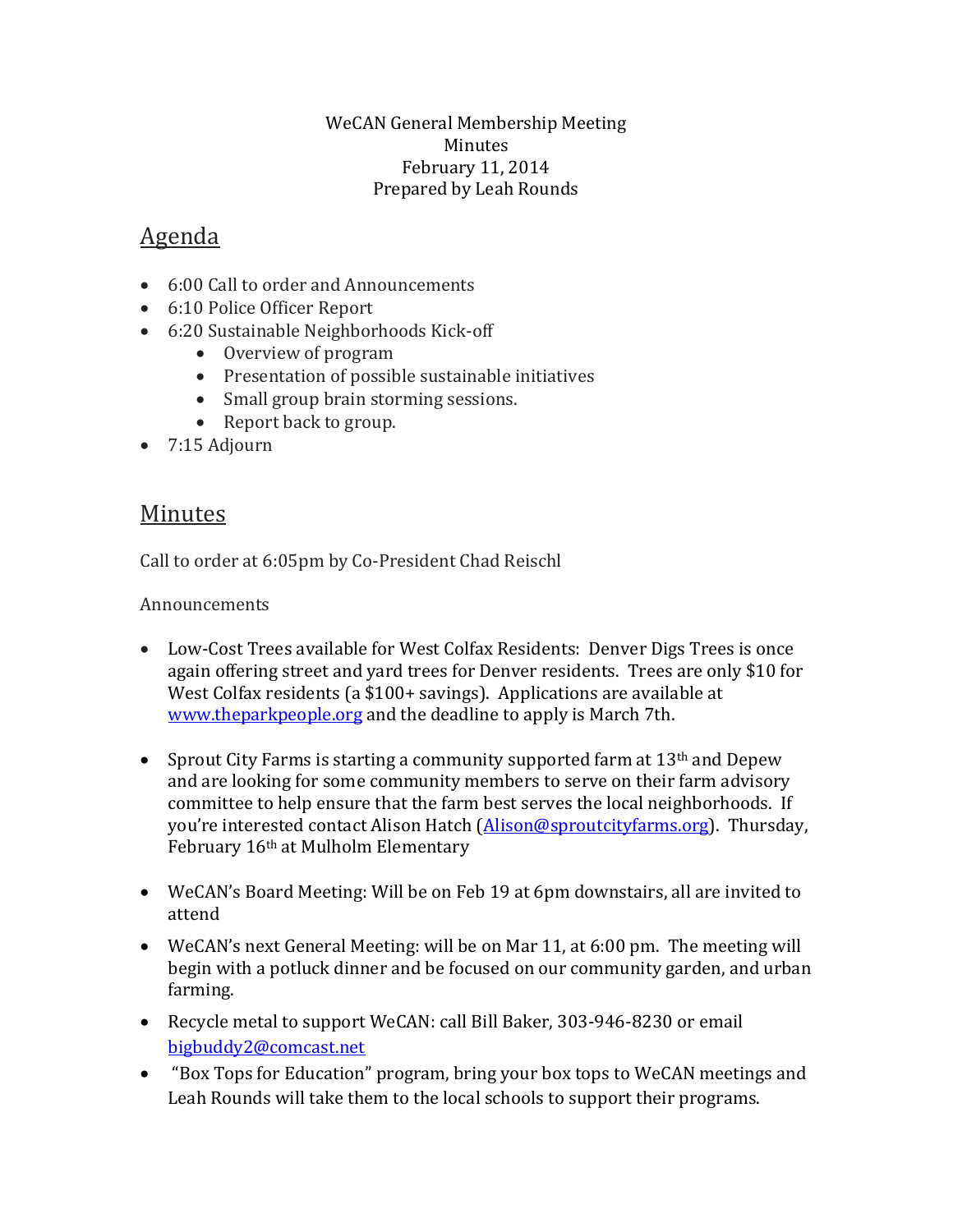- West Colfax Urban Community Garden located at 12<sup>th</sup> Ave. and Utica Street is now registering residents for 2014 garden plots. For more information email [wccugarden@gmail.com.](mailto:wccugarden@gmail.com) WeCAN has donated \$200 towards garden maintenance and is working with partners to get supplies donated.
- WeCAN's monthly newsletter has added advertising for businesses in the neighborhood. For \$30/month, an ad is placed in the newsletter that is distributed to 2000 residences and businesses in the West Colfax neighborhood, the business is placed on the front page of the WeCAN website for one month and on the website sponsor page for 11 months. All advertising funds received through September 2014 will benefit the new library. For more information, contact Amy Burgan, WeCAN Library Fund Raising Chair, [amymburgan@gmail.com](mailto:amymburgan@gmail.com)

Denver Police Department report

- Our neighborhood is currently in a transition period, new DPD members are coming in and they're reorganizing. Officer Smith will be the neighborhood officer until Officer Sloan returns from training in June
- Have a new "Community Resource Guide" pamphlet available on how to best protect your home and property.
- "Puffers" have still been a problem. People leave the cars running to warm up and they are stolen.

Presentation on the "Sustainable Neighborhood Network" program, in which West Colfax was one of three neighborhoods chosen to participate

Elizabeth Babcock from the Denver Department of Environmental Health

- It is a pilot program in Denver to encourage neighborhood sustainability
- Basics of the program, it is community led with residents bringing in ideas to improve sustainability. Can earn credits for accomplishments towards certification, which gives the neighborhood recognition for all the work they've put into their neighborhood
- Goal areas are energy, land, air, water, and people
- To get certification, the neighborhood identifies projects and earns credits by completing these projects. Dept. of Environmental Health will help with the process and getting projects complete.
- Examples of projects include: neighborhood workshops (xeriscape, etc.), host events (clean-up days), create neighborhood resources (walking/biking maps)
- To earn credits, each credit-eligible activity follows a specific formula: proposal sheet  $\rightarrow$  city approval  $\rightarrow$  complete project  $\rightarrow$  submit credit sheet  $\rightarrow$  credits awarded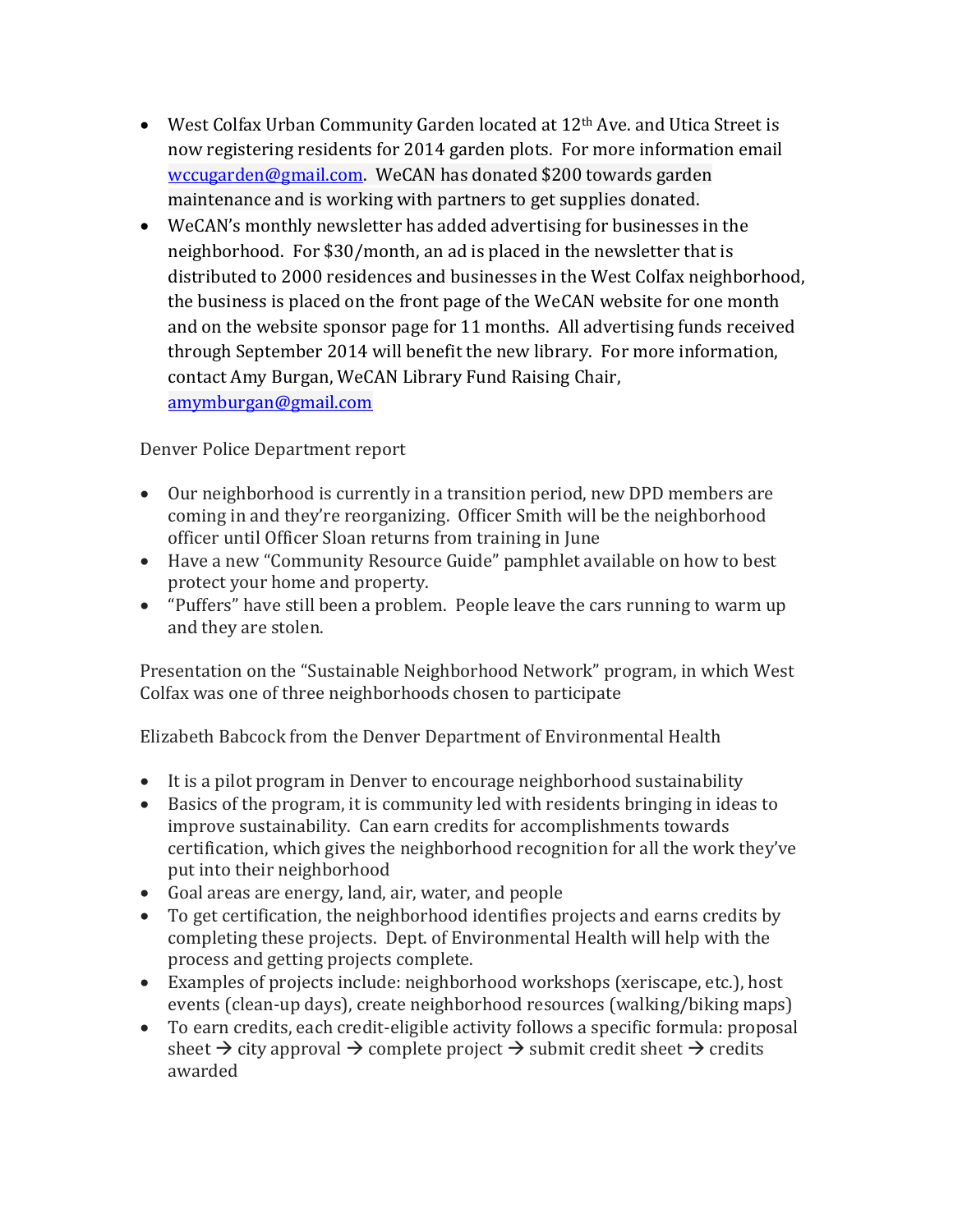- Progress and records will be kept online, [www.sustainableneighborhoodnetwork.org/westcolfax](http://www.sustainableneighborhoodnetwork.org/westcolfax)
- There is a small budget to help with projects, hold events, get speakers, etc.
- Will receive neighborhood recognition with neighborhood signage, stickers with years of involvement, recognition by city officials, press releases/news articles
- As projects are identified and leadership comes forward, other organizations and foundations will come forward to partner and help (BID, etc.)
- Leadership meeting will be held Wednesday February  $26<sup>th</sup>$  at  $4:30<sup>pm</sup>$  at  $1408$ Osceola

Jonathan Wachtel from the Lakewood Sustainability Office

- The "Sustainable Neighborhood Network" program was started in Lakewood and the City of Denver is partnering with Lakewood to bring it here.
- Information and links to our neighborhood, all forms to be submitted, and monthly updates on progress will be online
- Belmar and Eiber in Lakewood are now Certified Neighborhoods, and now Lakewood has three more neighborhoods involved.

Doug Wells, from the Belmar Sustainability Group

- Began May 2012 with 2 big projects
- Put in a community garden with 20 plots, partnered with The Learning Source
- National Night Out Event get out to meet neighbors, officers, etc. Had 250 neighbors attend
- Projects coming up health and wellness, bike/walk/run paths in Belmar

Southern Gables Sustainability Group

- Started a community garden
- Currently working on home energy holding a contest to get homeowners to save energy. Working with Xcel and energy audit companies
- Other programs being worked on literacy programs, alternative transportation, monthly potlucks with speakers, and promoting recycling

West Colfax involvement

- Surveys were mailed to the neighborhood and serve as a guideline to get ideas from residents
- $\bullet$  May 17<sup>th</sup>, WeCAN is helping in a clean-up day, partnering with ECM
- BID is currently working on "greening" the businesses, and working on improving pedestrian access
- There will be a community garage sale this summer, with some of the funds going to Confluence's GED/technology program